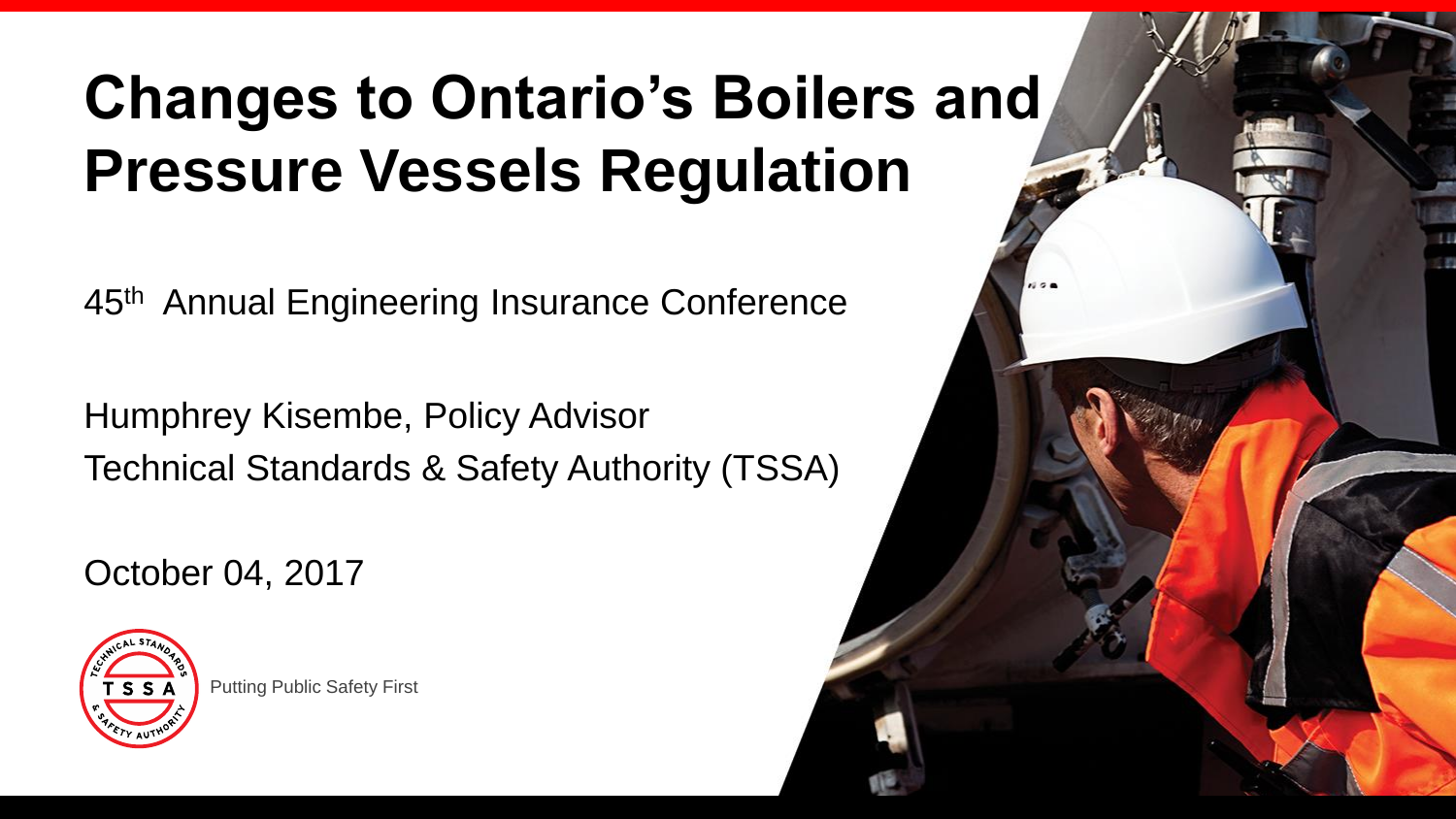# **Key Drivers**

- Align authorization of pressure vessels to regulatory requirements
- Data challenges impacting regulators ability to make evidencebased decisions
- Clarity regarding inspection requirements for piping and fittings
- Regulatory oversight for insurers and third-party inspection providers
- Funding for TSSA's pressure vessels safety program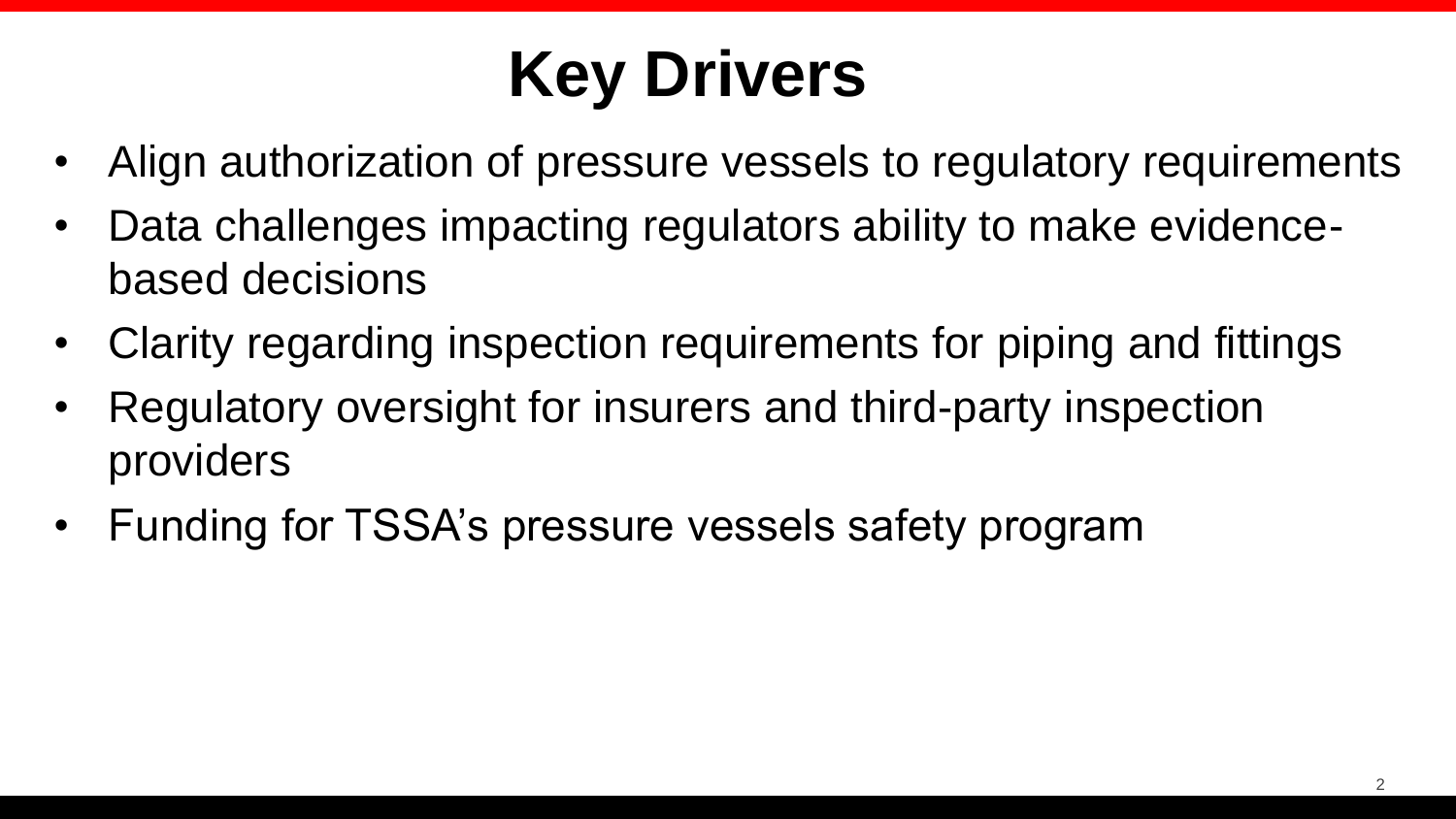## **Who is Affected**

- 1. Owners/operators of boilers and pressure vessels
- 2. Insurers who underwrite boiler and machinery insurance
- 3. Authorized third-party inspection providers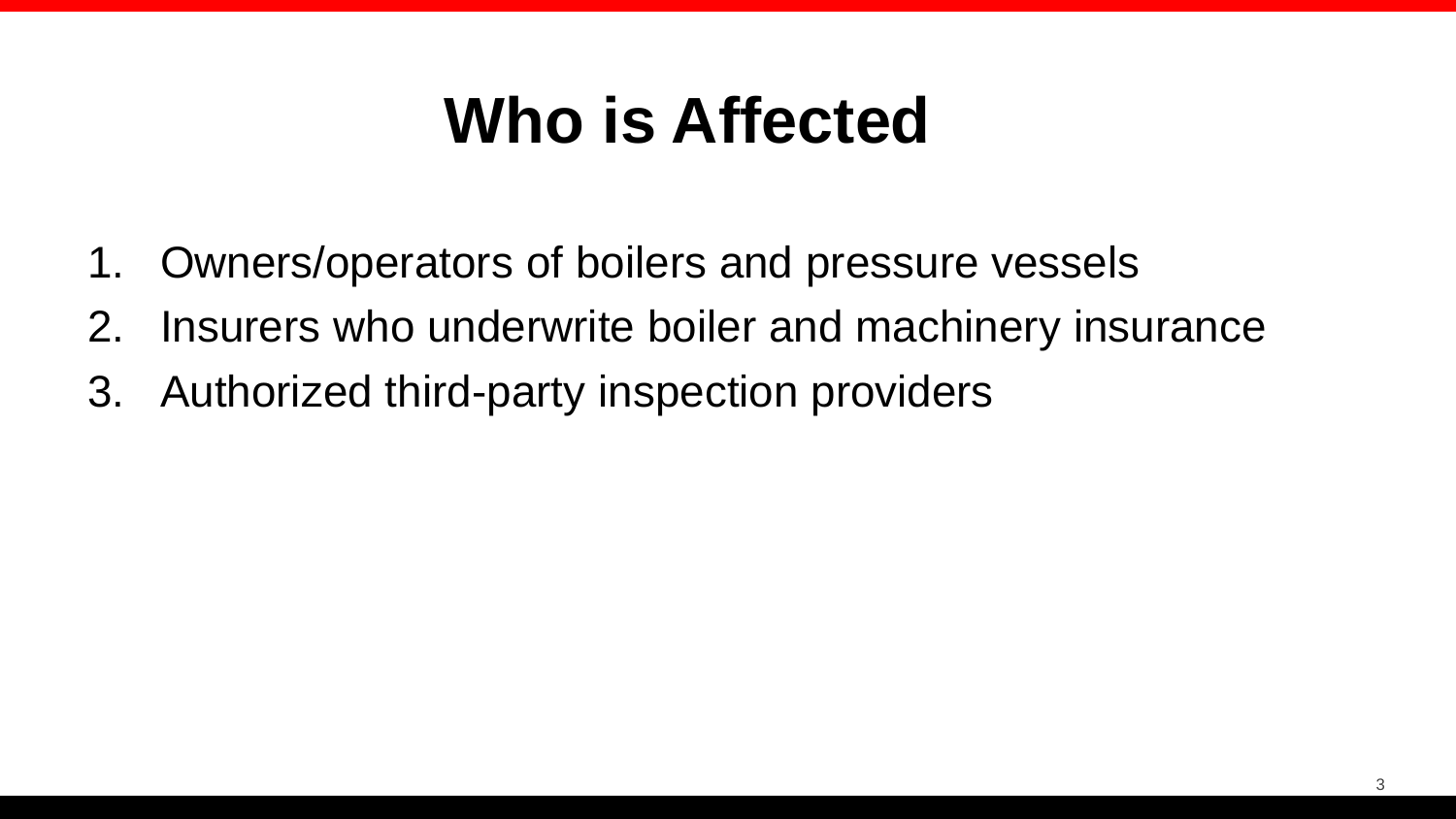# **Changes Overview - Regulation**

- Owners/operators of pressure vessel equipment are now required to apply for a certificate of inspection (COI) as legal authorization to operate a pressure vessel in Ontario
- The COI will be issued by TSSA to the owner/operator after a passed periodic inspection and on receipt of a Record of Inspection (ROI)
- Insurers and third-party inspection providers are required to submit the ROI to TSSA after conducting a periodic inspection
- TSSA will maintain a database of pressure vessels using the ROI information submitted by insurers and third-party inspection providers
- Owners/operators of pressure vessels will pay a COI fee to TSSA
- Insurers and third-party inspection providers are subject to triennial audit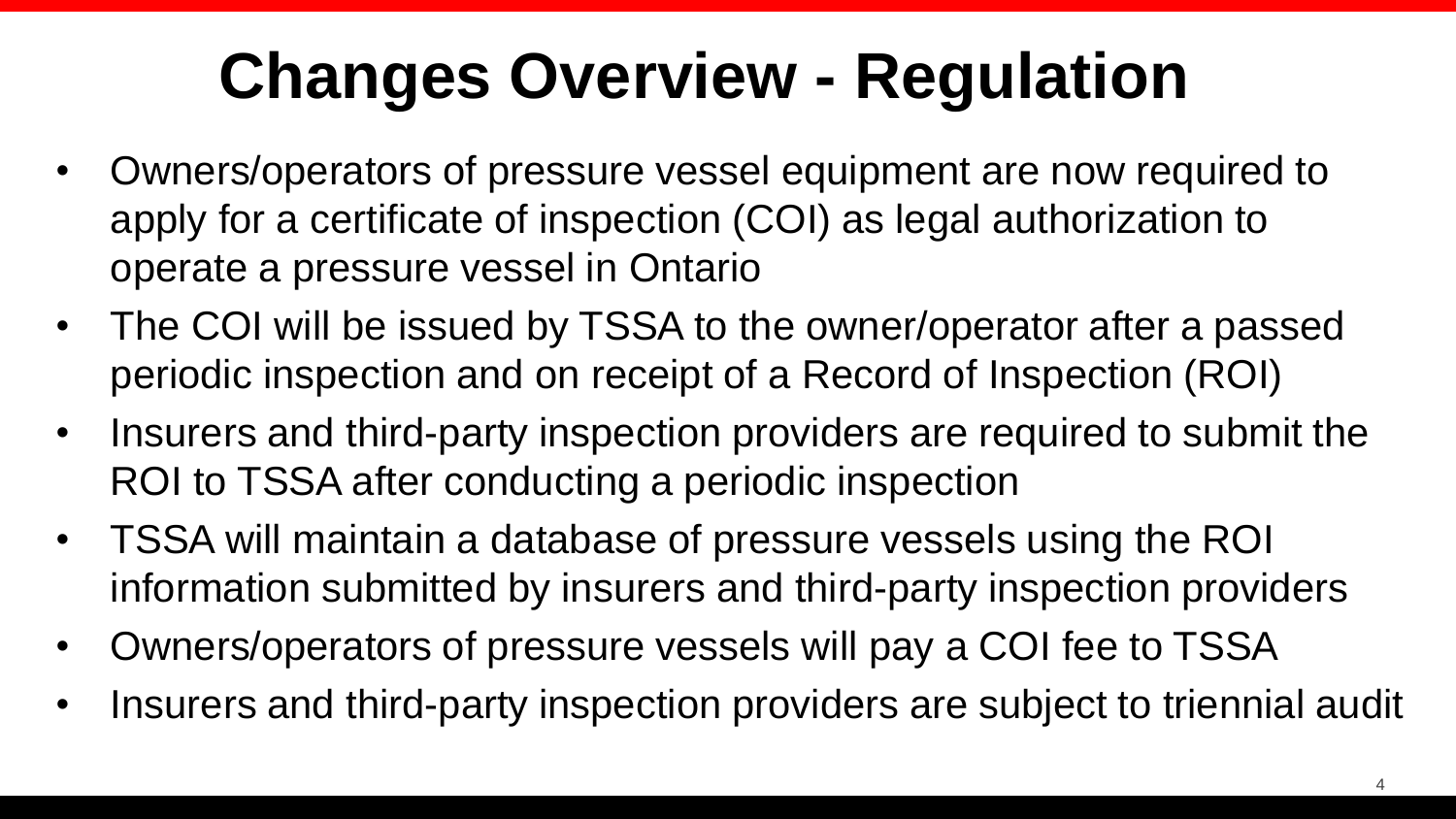### **Changes Overview – Code Adoption Document**

#### • **Section 1.0 – CSA B51**

- Changes to address repair/alteration procedures and repair inspections for boiler tube replacements – *[CAD s.1.11](https://www.tssa.org/en/boilers-pressure-vessels/resources/Documents/Legs--Regs/BPV-CAD-AMENDMENTS_JUNE-28_FINAL.PDF#page=7)*
- Update exemptions
	- a) Flexible hoses & portable air piping used in mines *[CAD s.1.28](https://www.tssa.org/en/boilers-pressure-vessels/resources/Documents/Legs--Regs/BPV-CAD-AMENDMENTS_JUNE-28_FINAL.PDF#page=11)*
	- b) Buried water piping *[CAD s.1.29](https://www.tssa.org/en/boilers-pressure-vessels/resources/Documents/Legs--Regs/BPV-CAD-AMENDMENTS_JUNE-28_FINAL.PDF#page=11)*

#### • **Section 5.0 – Periodic Inspection**

- Section revised to include ROI and COI requirements for BPVs that require periodic inspection – *[CAD s.5.3](https://www.tssa.org/en/boilers-pressure-vessels/resources/Documents/Legs--Regs/BPV-CAD-AMENDMENTS_JUNE-28_FINAL.PDF#page=23)*
- Revision also includes requirements for notification of changes to the operation of a boiler or pressure vessel *[CAD s.5.5](https://www.tssa.org/en/boilers-pressure-vessels/resources/Documents/Legs--Regs/BPV-CAD-AMENDMENTS_JUNE-28_FINAL.PDF#page=7https://www.tssa.org/en/boilers-pressure-vessels/resources/Documents/Legs--Regs/BPV-CAD-AMENDMENTS_JUNE-28_FINAL.PDF)*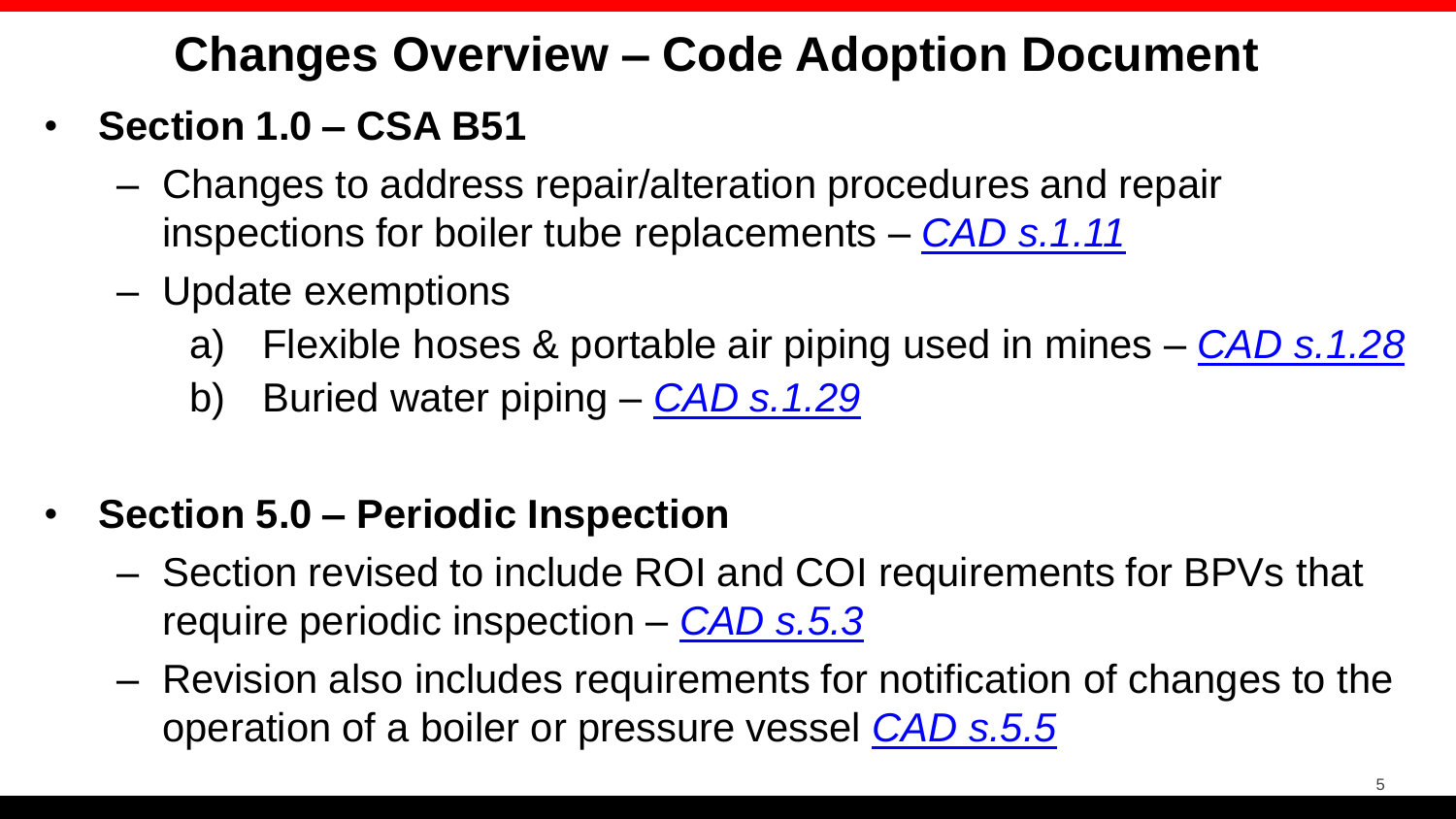#### **Changes Overview – Code Adoption Document**

- **Section 8.0 – Applications for Ontario Certificate of Competency**
	- Section revised to include education and experience requirements for applications for the certificates of competency – *[CAD s.8.2](https://www.tssa.org/en/boilers-pressure-vessels/resources/Documents/Legs--Regs/BPV-CAD-AMENDMENTS_JUNE-28_FINAL.PDF#page=26)*
- **New sections**
	- **9.0:** Triennial audit and reporting requirements for insurers and thirdparty inspection providers *[CAD s.9.2](https://www.tssa.org/en/boilers-pressure-vessels/resources/Documents/Legs--Regs/BPV-CAD-AMENDMENTS_JUNE-28_FINAL.PDF#page=27)*
	- **4.0:** Clarity regarding piping inspections and first/installation inspection for boilers, pressure vessels, piping and fittings – *[CAD s.4.0](https://www.tssa.org/en/boilers-pressure-vessels/resources/Documents/Legs--Regs/BPV-CAD-AMENDMENTS_JUNE-28_FINAL.PDF#page=21)*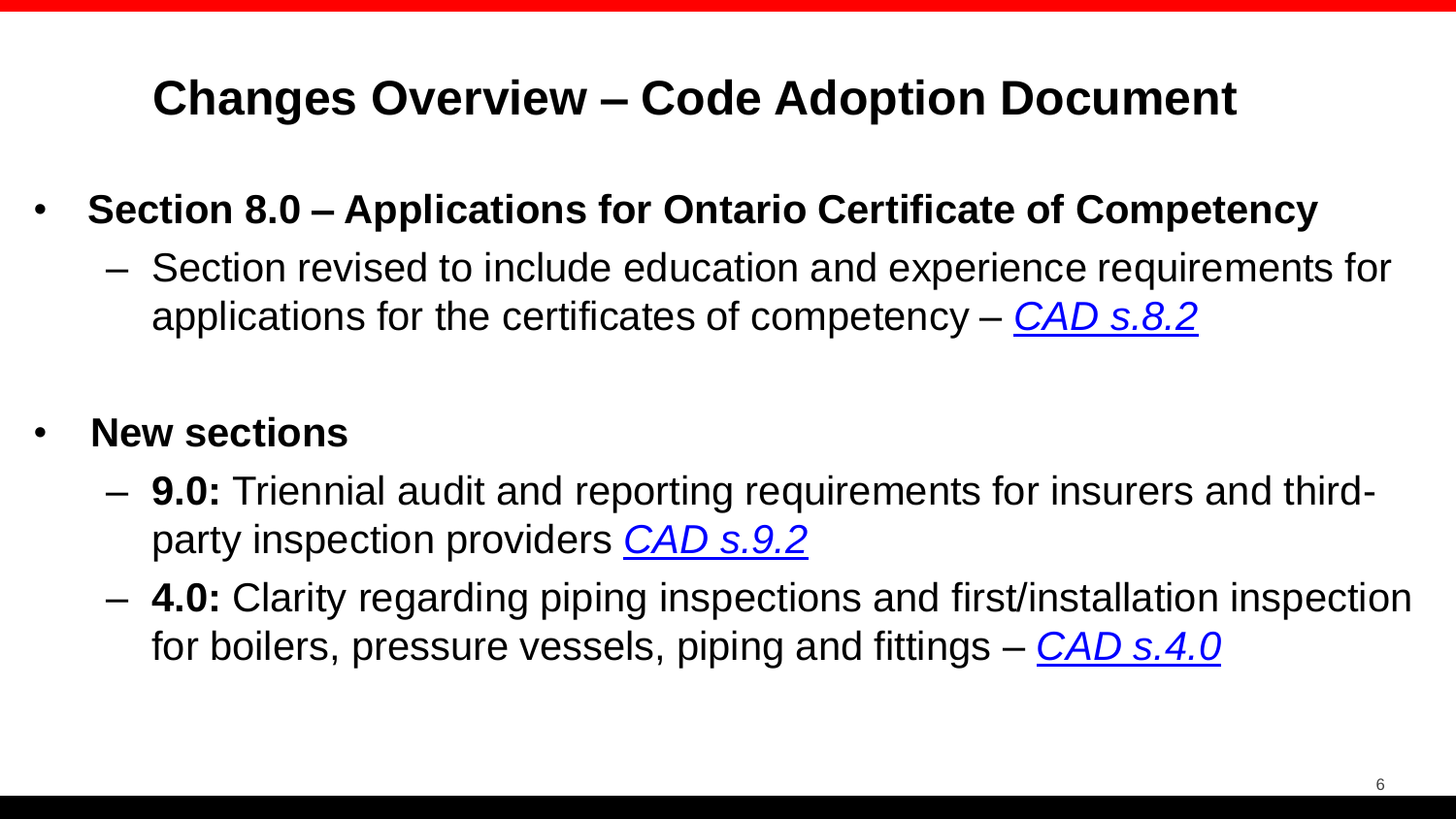# **Pressure Vessel Authorization Process**

### **1. Inspector Submits ROI**

- Inspector uploads ROI information onto TSSA's BPV portal
- Requires an account to be set up
- ROI must be submitted in prescribed format

### **2. Owner Makes Payment**

- Owner logs onto portal and makes payment for their COI
- Requires an owner account
- Both online and invoice payments available

### **3. TSSA Issues COI**

– Downloadable COIs available through owner online accounts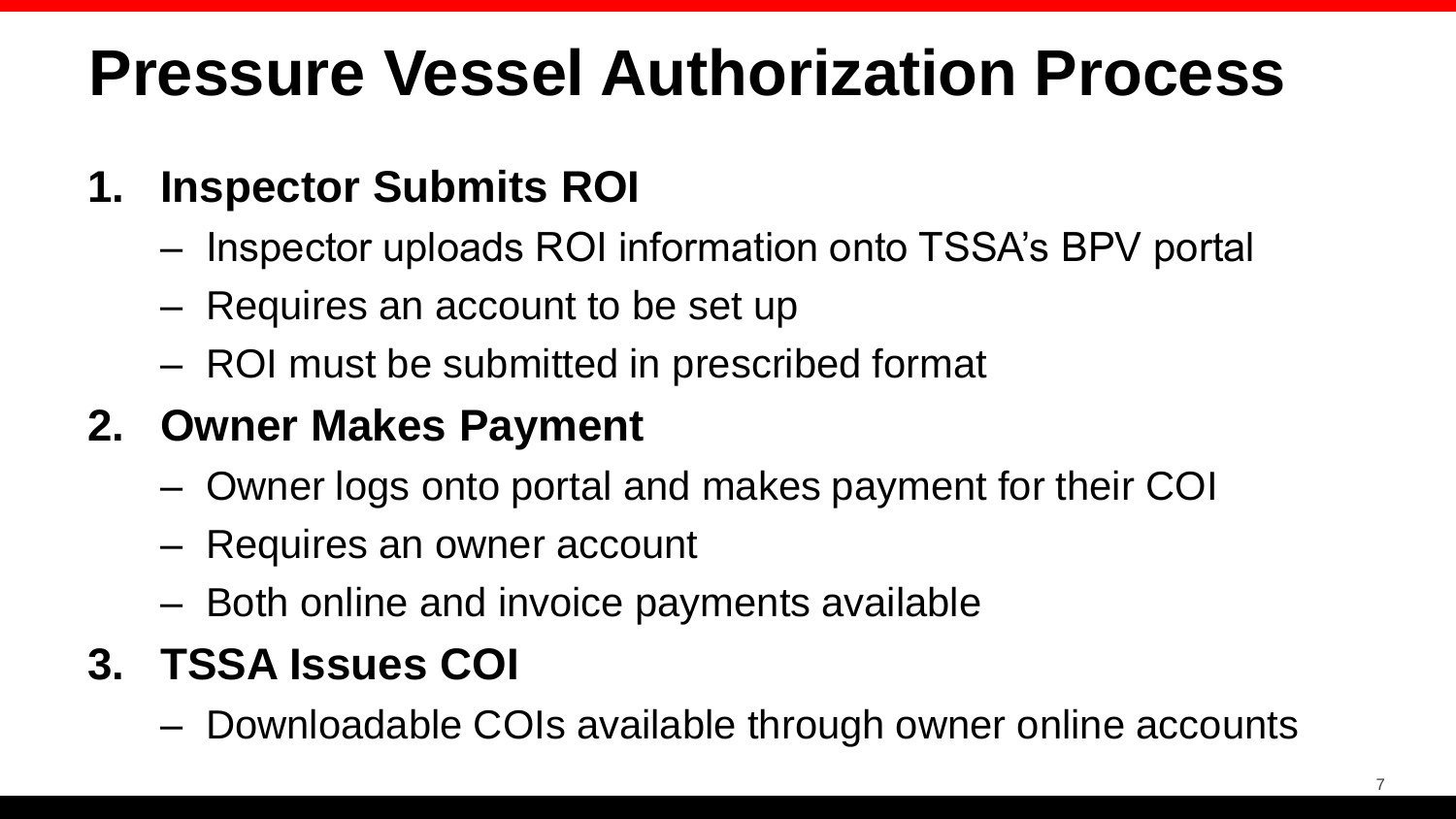# **ROI Template**

#### 1. TSSA ID

- 2. Installation Address Postal Code Only
- 3. MAWP (psi)
- 4. Owner / Operator Name
- 5. Insurer Name
- 6. Inspection Agency
- 7. Inspector Name
- 8. TSSA Issued Inspector Certificate Number (COC)
- 9. Inspection Date
- 10.Inspection Type
- 11.Inspection Status
- 12.NB Violation Category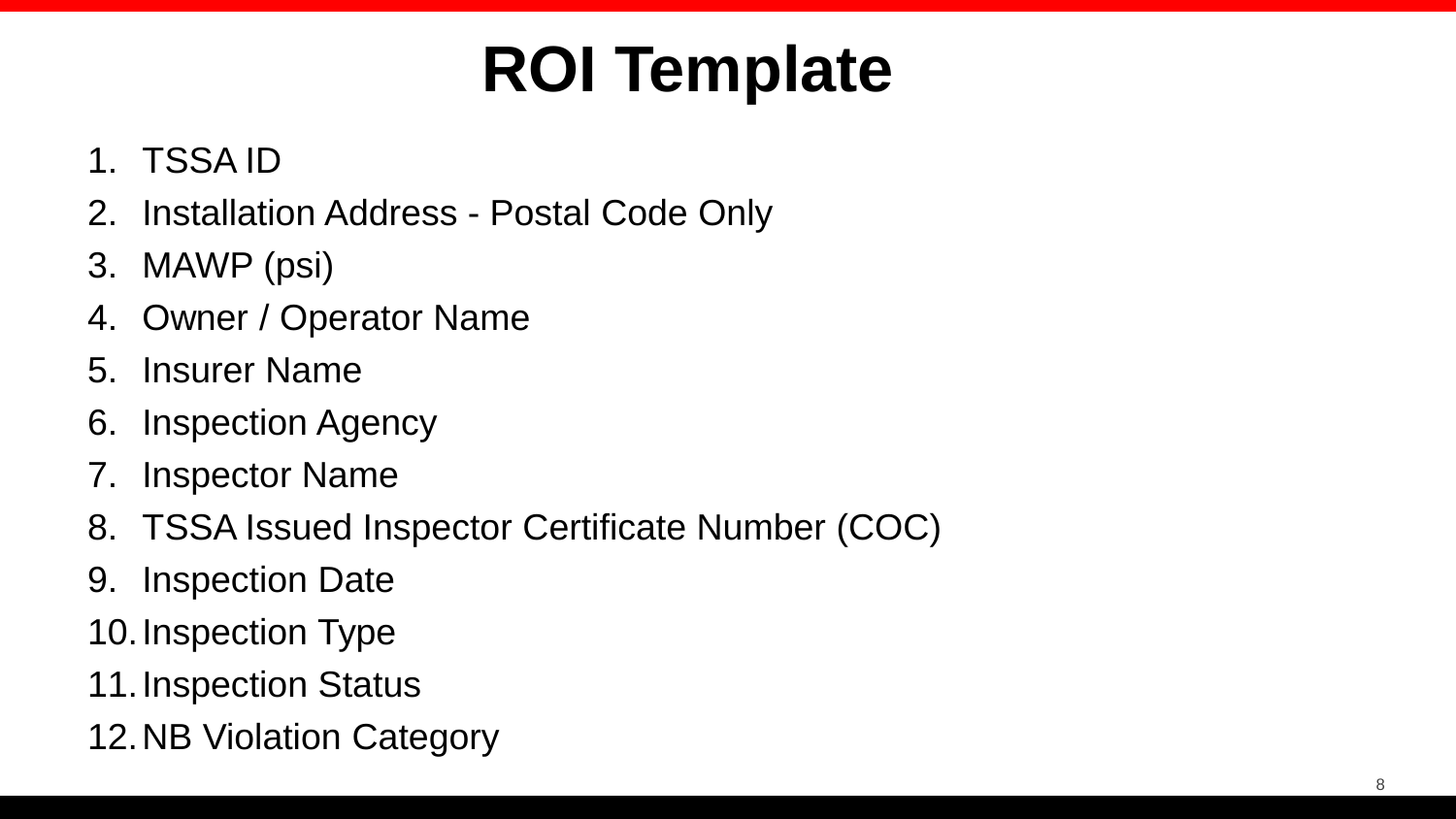

| → Sign In                      | <b>Redeem Invitation</b> |                                         |
|--------------------------------|--------------------------|-----------------------------------------|
| Sign in with a TSSA account    |                          |                                         |
| * User name/Business E<br>mail |                          |                                         |
|                                | * Password               |                                         |
|                                |                          | $\Box$ Remember me?                     |
|                                |                          | Sign In<br><b>Forgot Your Password?</b> |
|                                |                          | <b>Terms and Conditions</b>             |



© 2018 Technical Standards and Safety Authority, 345 Carlingview Drive, Toronto, ON, M9W 6N9 Phone: 1-877-682-TSSA(8772) | Email: customerservices@tssa.org

### **Milestones**

- BPV portal launch July 1, 2018
- 95% of insurer data loaded into system
- User accounts set up for all insurers and third-party inspection providers
- 8000 plus customer accounts set-up
- 1600 plus ROI submissions

<https://eservices.tssa.org/SignIn>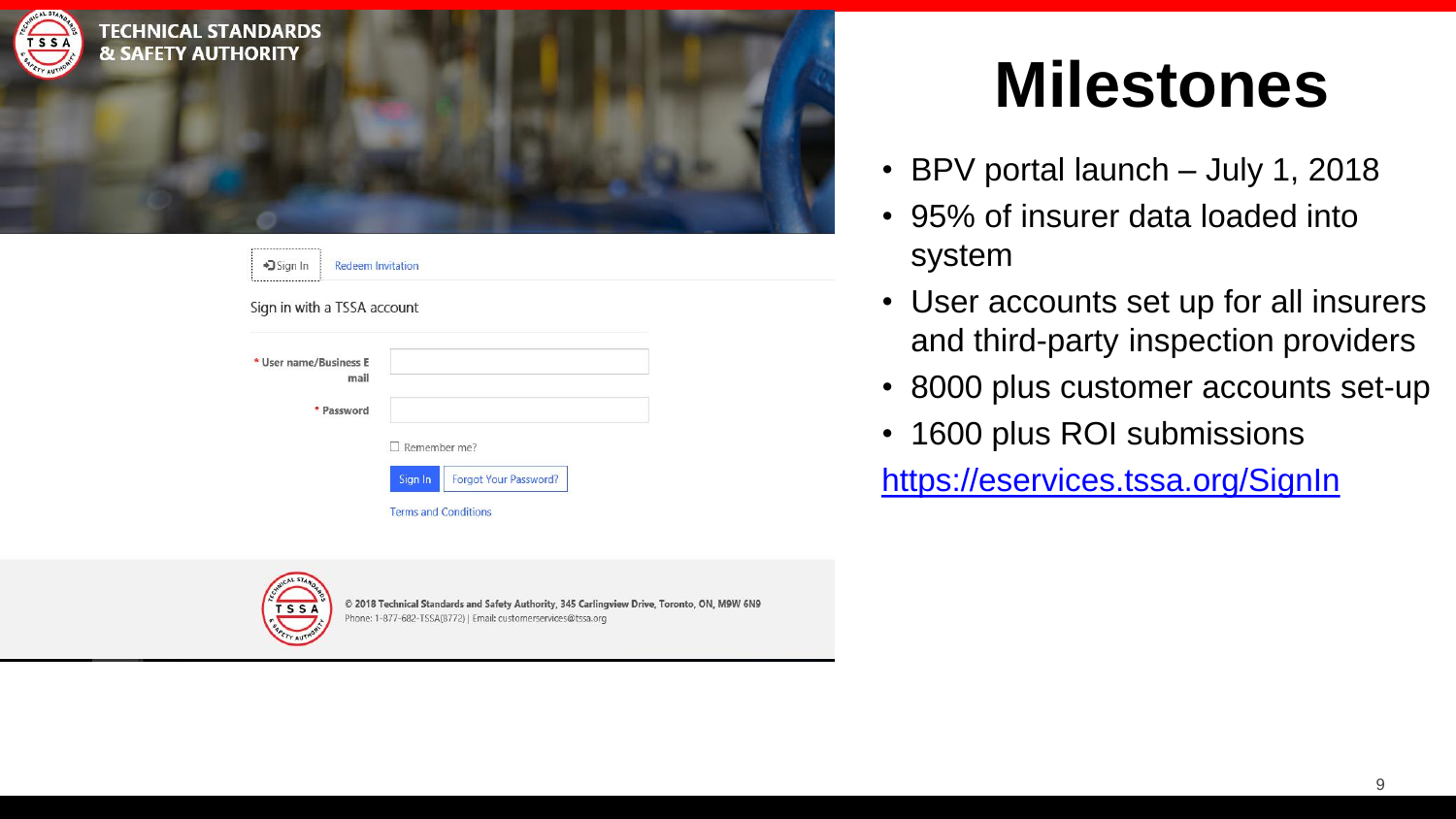# **Areas of Improvement**

- **Data integrity – ROI submissions, bulk uploads**
	- Errors due to non-conformity to ROI submission format
		- o Mismatched datapoints
		- o Missing data points
- **System configuration**
	- For example, date format YYYY-MM-DD vs DD-MM-YYYY
	- MAWP as a numerical value only, no "psi" units
	- No space after last digit of postal code
- **Stakeholder awareness**
	- *Clarity of scope*
	- *Owner/operator obligations*
	- *Insurer obligations*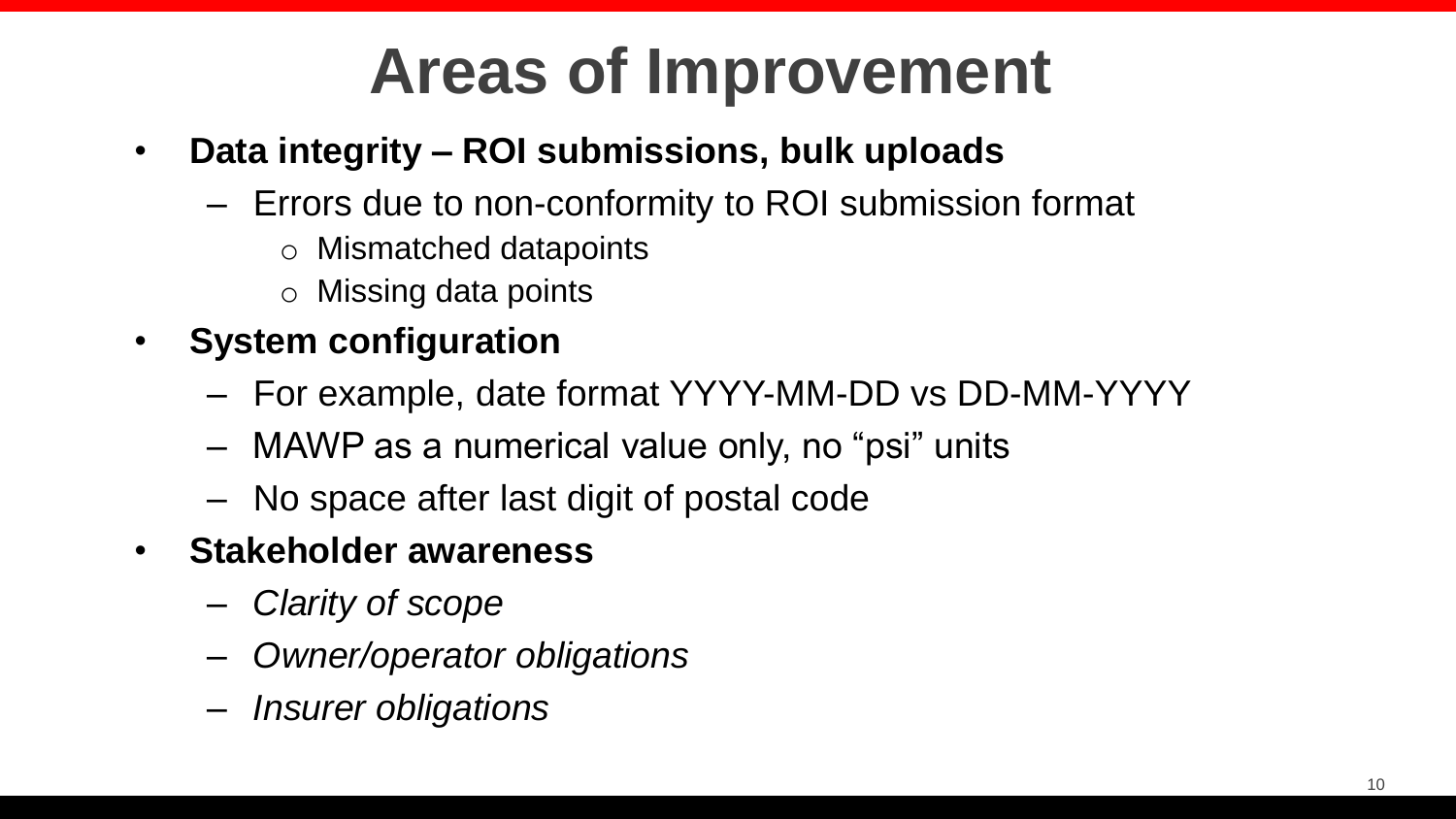### **Stakeholder Obligations**

- Insurers and Inspection Agencies
	- *Improve accuracy in ROI data*
- In service Inspectors
	- *Improve accuracy in ROI submissions*
	- *Inspectors as ambassadors of the regulation*
- Device Owners
	- Improve awareness of owner/operator obligations
	- *Validate device information submitted by insurers*
- TSSA
	- *Continuous improvement of system efficiency*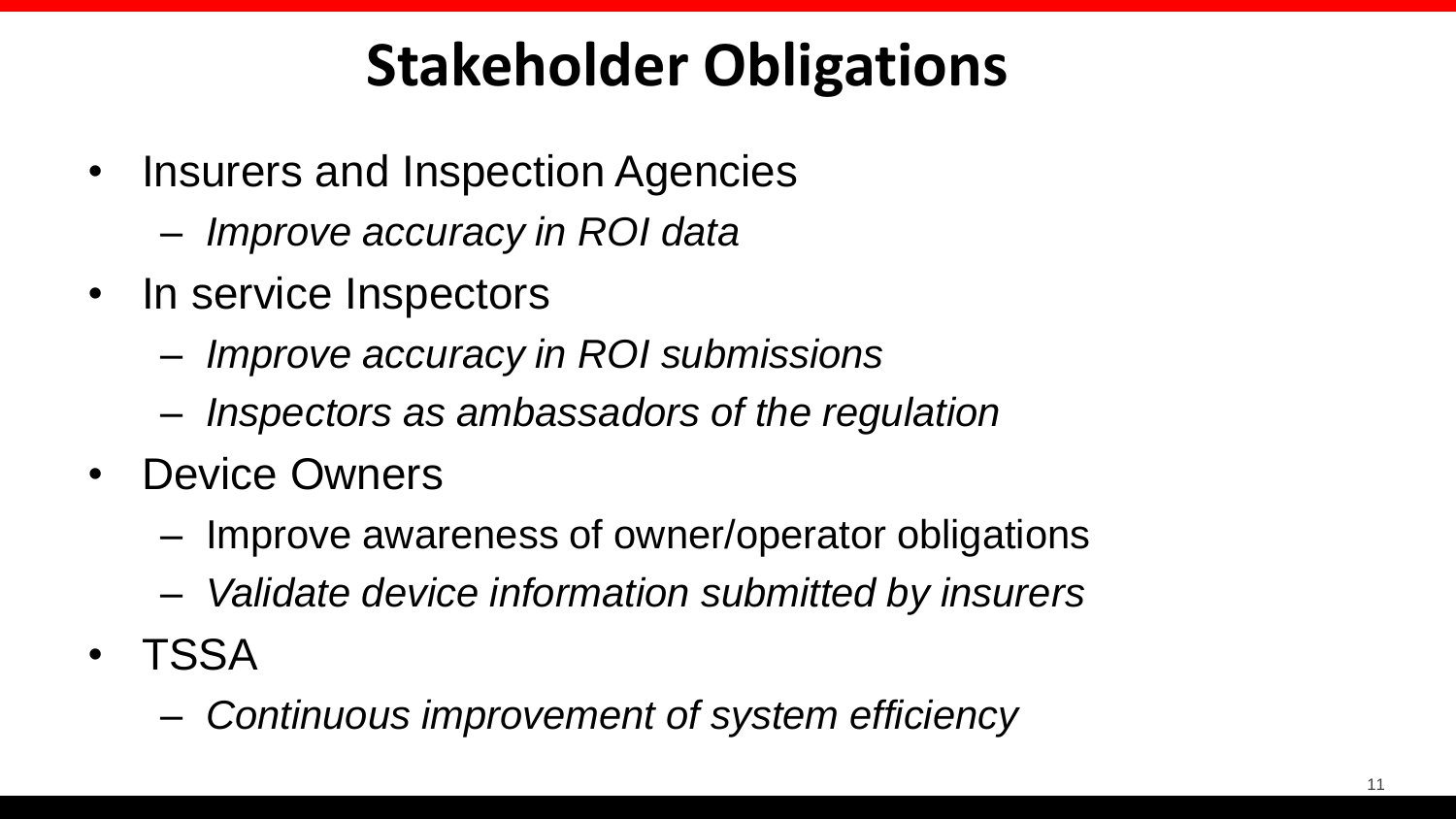# **Useful Resources**

- The new **[BPV Regulation](https://www.ontario.ca/laws/regulation/010220)** and [Code Adoption Document](https://www.tssa.org/en/boilers-pressure-vessels/resources/Documents/Legs--Regs/BPV-CAD-AMENDMENTS_JUNE-28_FINAL.PDF) (CAD)
- The **BPV COI Portal**
- How to [create an owner/insurer account](https://www.tssa.org/en/boilers-pressure-vessels/bpv-certificate-of-inspection.aspx)
- How to [obtain your COI](https://www.tssa.org/en/boilers-pressure-vessels/resources/Documents/BPVCOI/BPV-COI---How-to-Get.pdf)
- [Owner/operator user guide](https://www.tssa.org/en/boilers-pressure-vessels/resources/Documents/BPVCOI/BPV-Portal---Owner-Training-Guide.pdf)
- Insurer user quide
- COI and triennial audit [fee schedule](https://www.tssa.org/Modules/News/BlogComments.aspx?feedId=4ca86901-c2ab-453b-b95b-123f516c0c9f&blogId=4334a0ca-e9e9-4b22-b9e3-8252c9add236)